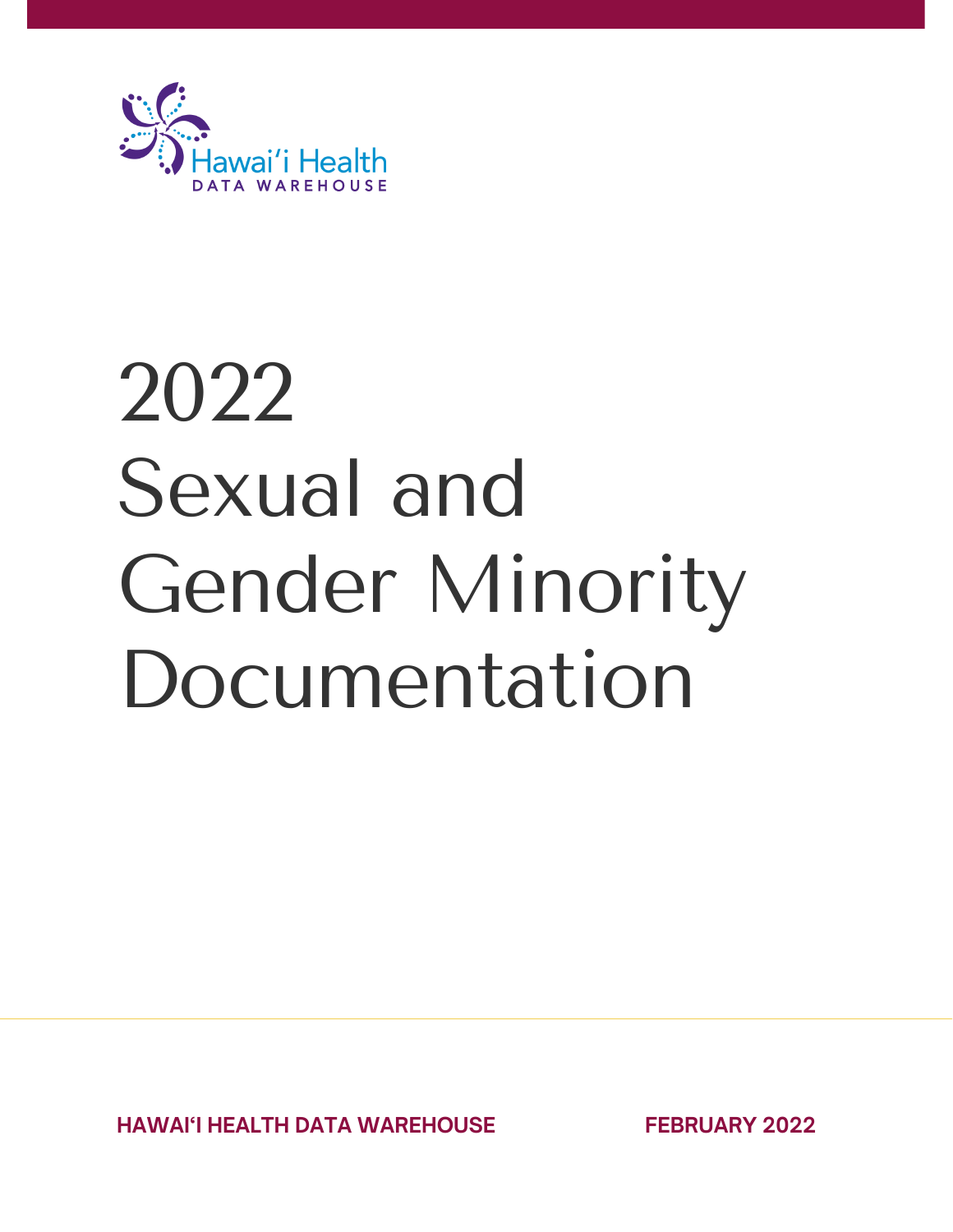# Table of Contents

| <b>Behavioral Risk Factor Surveillance System (BRFSS)</b>  | $\overline{2}$ |
|------------------------------------------------------------|----------------|
| Methodology                                                | $\overline{2}$ |
| <b>Sexual Orientation</b>                                  | $\overline{2}$ |
| 2011-2013                                                  | $\overline{2}$ |
| 2014-2017                                                  | 3              |
| 2018-2020                                                  | 3              |
| Transgender                                                | 4              |
| 2014-2020                                                  | 4              |
| Sexual or Gender Minority                                  | 4              |
| 2014-2020                                                  | 4              |
| <b>Pregnancy Risk Assessment Monitoring System (PRAMS)</b> | 5              |
| <b>Youth Risk Behavior Survey (YRBS)</b>                   | 5              |
| Methodology                                                | 5              |
| <b>Sexual Orientation</b>                                  | 5              |
| 2011-2019 High School and 2017-2019 Middle School          | 5              |
| Transgender                                                | 6              |
| 2017-2019 High School                                      | 6              |
| Sexual or Gender Minority                                  | 6              |
| 2017-2019 High School                                      | 6              |
| <b>Youth Tobacco Survey (YTS)</b>                          | $\overline{7}$ |
| Methodology                                                | 7              |
| <b>Sexual Orientation</b>                                  | 7              |
| 2017-2019                                                  | $\overline{7}$ |
| Transgender                                                | $\overline{7}$ |
| 2017-2019                                                  | 7              |
| Sexual or Gender Minority                                  | 8              |
| 2017-2019                                                  | 8              |
| <b>Vital Statistics</b>                                    | 8              |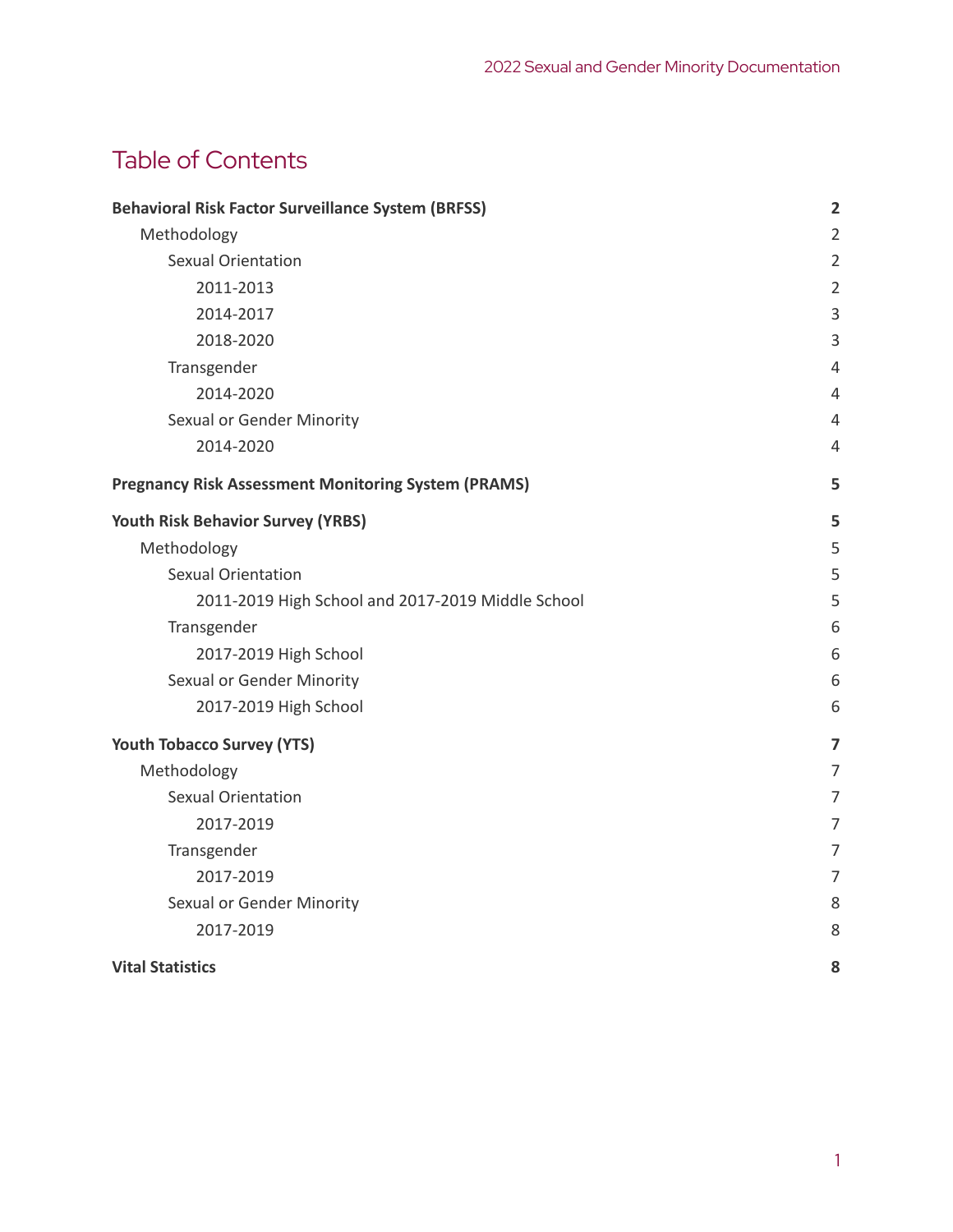# <span id="page-2-0"></span>Behavioral Risk Factor Surveillance System (BRFSS)

## <span id="page-2-1"></span>Methodology

BRFSS asks questions about sexual orientation and transgender status. These are used to create the following dimensions: Sexual Orientation, Sexual Orientation by Sex, Transgender and Sexual or Gender Minority.

## <span id="page-2-2"></span>Sexual Orientation

## <span id="page-2-3"></span>2011-2013

## **Survey Variable Name(s):** SEXORIENT

**Survey Text:** "Because the Department of Health wants to ensure that this survey reflects the diversity of the state, I'd like to ask you about your sexual orientation. Please respond with the number that best indicates what is true for you."

|                                                            |                                 | <b>Sexual Orientation by Sex</b>   |                                 |
|------------------------------------------------------------|---------------------------------|------------------------------------|---------------------------------|
| <b>Source</b>                                              | <b>Sexual Orientation</b>       | <b>If Male</b>                     | <b>If Female</b>                |
| 1. Heterosexual or straight<br>(attracted to opposite sex) | Straight                        | Straight                           | Straight                        |
| 2. Homosexual or gay/lesbian<br>(attracted to same sex)    | Gay or lesbian                  |                                    | Lesbian, bisexual               |
| 3. Bisexual (attracted to men<br>and women)                | <b>Bisexual</b>                 | Gay, bisexual or<br>something else | or something<br>else            |
| 4. Something else                                          | Something else                  |                                    |                                 |
| Not sure                                                   |                                 |                                    |                                 |
| Don't know                                                 | Removed from the<br>denominator | Removed from<br>the denominator    | Removed from<br>the denominator |
| Refused                                                    |                                 |                                    |                                 |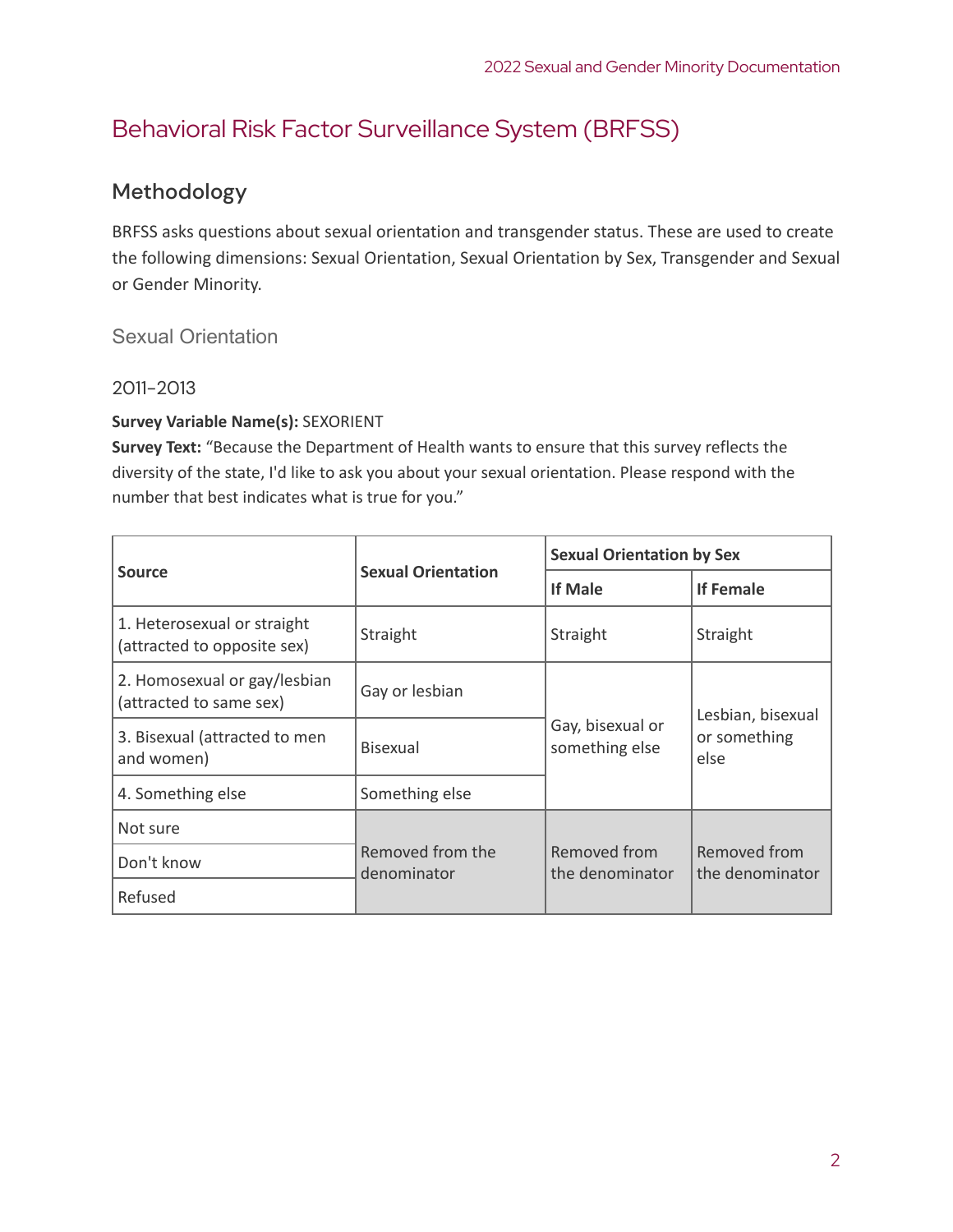## <span id="page-3-0"></span>2014-2017

#### **Survey Variable Name(s):** SXORIENT

**Survey Text: "**We ask this question in order to better understand the health and health care needs of people with different sexual orientations. Do you consider yourself to be…" (Respondent can answer with either the number or the text/word.)

|                     |                           | <b>Sexual Orientation by Sex</b>   |                   |
|---------------------|---------------------------|------------------------------------|-------------------|
| <b>Source</b>       | <b>Sexual Orientation</b> | <b>If Male</b>                     | <b>If Female</b>  |
| Straight            | Straight                  | Straight                           | Straight          |
| Lesbian or gay      | Gay or lesbian            |                                    | Lesbian, bisexual |
| <b>Bisexual</b>     | <b>Bisexual</b>           | Gay, bisexual or<br>something else | or something      |
| Other               | Something else            |                                    | else              |
| Don't know/Not sure | Removed from the          | Removed from                       | Removed from      |
| Refused             | denominator               | the denominator                    | the denominator   |

#### <span id="page-3-1"></span>2018-2020

#### **Survey Variable Name(s):** SOFEMALE, SOMALE

**Survey Text: "**Which of the following best represents how you think of yourself?"

|                                                                            |                                 | <b>Sexual Orientation by Sex</b>           |                                 |
|----------------------------------------------------------------------------|---------------------------------|--------------------------------------------|---------------------------------|
| <b>Source</b>                                                              | <b>Sexual Orientation</b>       | <b>If Male</b>                             | <b>If Female</b>                |
| Straight, that is, not gay                                                 | Straight                        | Straight                                   | Straight                        |
| Lesbian or gay                                                             | Gay or lesbian                  | Gay, bisexual or<br>something else<br>else | Lesbian, bisexual               |
| <b>Bisexual</b>                                                            | <b>Bisexual</b>                 |                                            | or something                    |
| Something else                                                             | Something else                  |                                            |                                 |
| I don't know the answer/<br>Respondent does not<br>understand the question | Removed from the<br>denominator | Removed from<br>the denominator            | Removed from<br>the denominator |
| Refused                                                                    |                                 |                                            |                                 |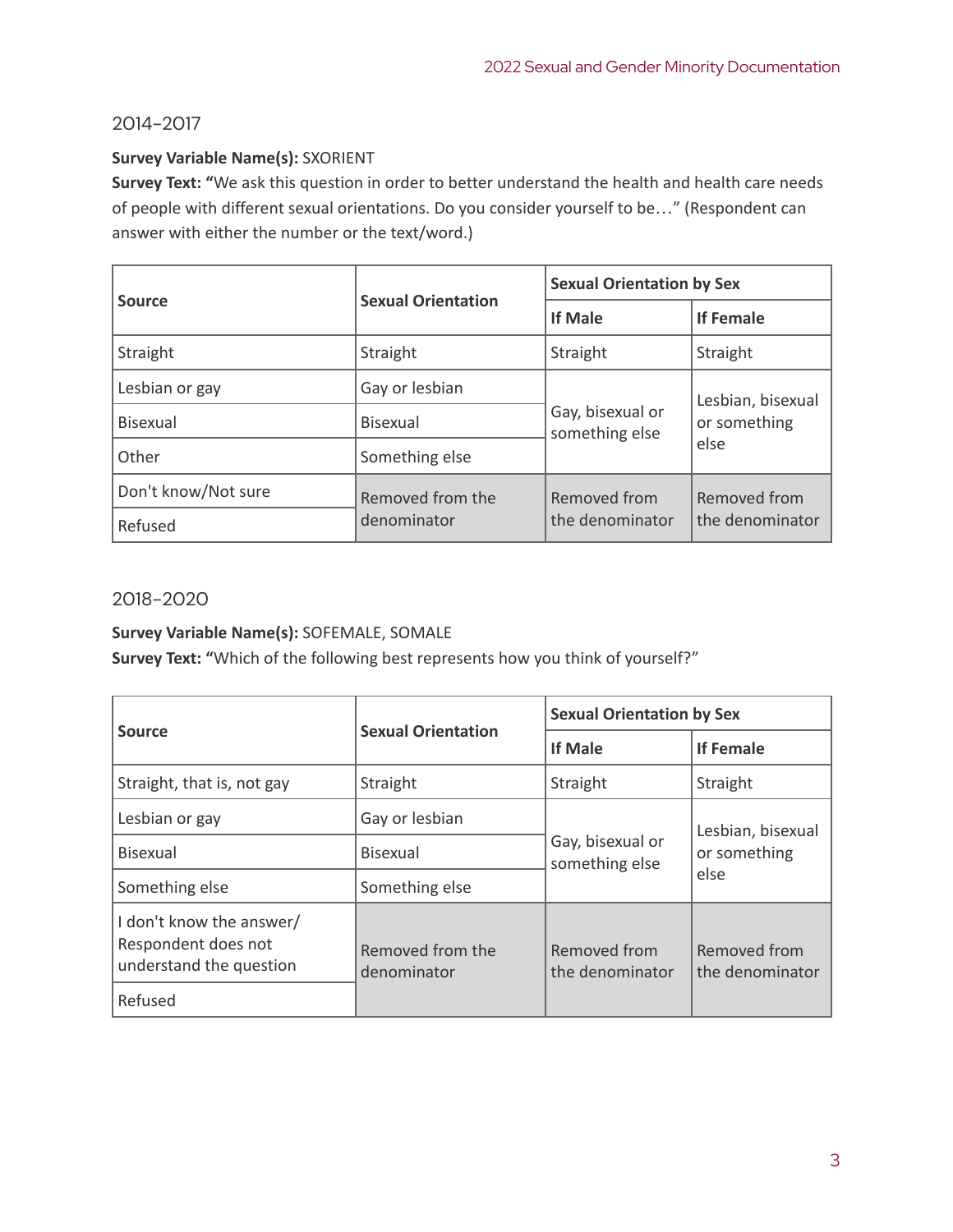## <span id="page-4-0"></span>**Transgender**

## <span id="page-4-1"></span>2014-2020

## **Survey Variable Name(s):** TRNSGNDR

**Survey Text:** "Do you consider yourself to be transgender?"

| <b>Source</b>                          | <b>Transgender</b> |
|----------------------------------------|--------------------|
| Yes, transgender, male-to-female       | Yes                |
| Yes, transgender, female-to-male       | Yes                |
| Yes, transgender, gender nonconforming | Yes                |
| No                                     | <b>No</b>          |
| Don't know/Not sure                    | Removed from the   |
| Refused                                | denominator        |

## <span id="page-4-2"></span>Sexual or Gender Minority

## <span id="page-4-3"></span>2014-2020

This indicator is based on the responses to the sexual orientation and transgender questions combined.

| <b>Source</b>                                           | <b>Sexual or Gender Minority</b> |
|---------------------------------------------------------|----------------------------------|
| Yes, transgender, male-to-female                        | Yes                              |
| Yes, transgender, female-to-male                        | Yes                              |
| Yes, transgender, gender nonconforming                  | Yes                              |
| OR IF                                                   |                                  |
| Gay or Lesbian                                          | Yes                              |
| <b>Bisexual</b>                                         | Yes                              |
| Something else                                          | Yes                              |
| Straight and not transgender                            | N <sub>0</sub>                   |
| If don't know, not sure or refused to both<br>questions | Removed from the denominator     |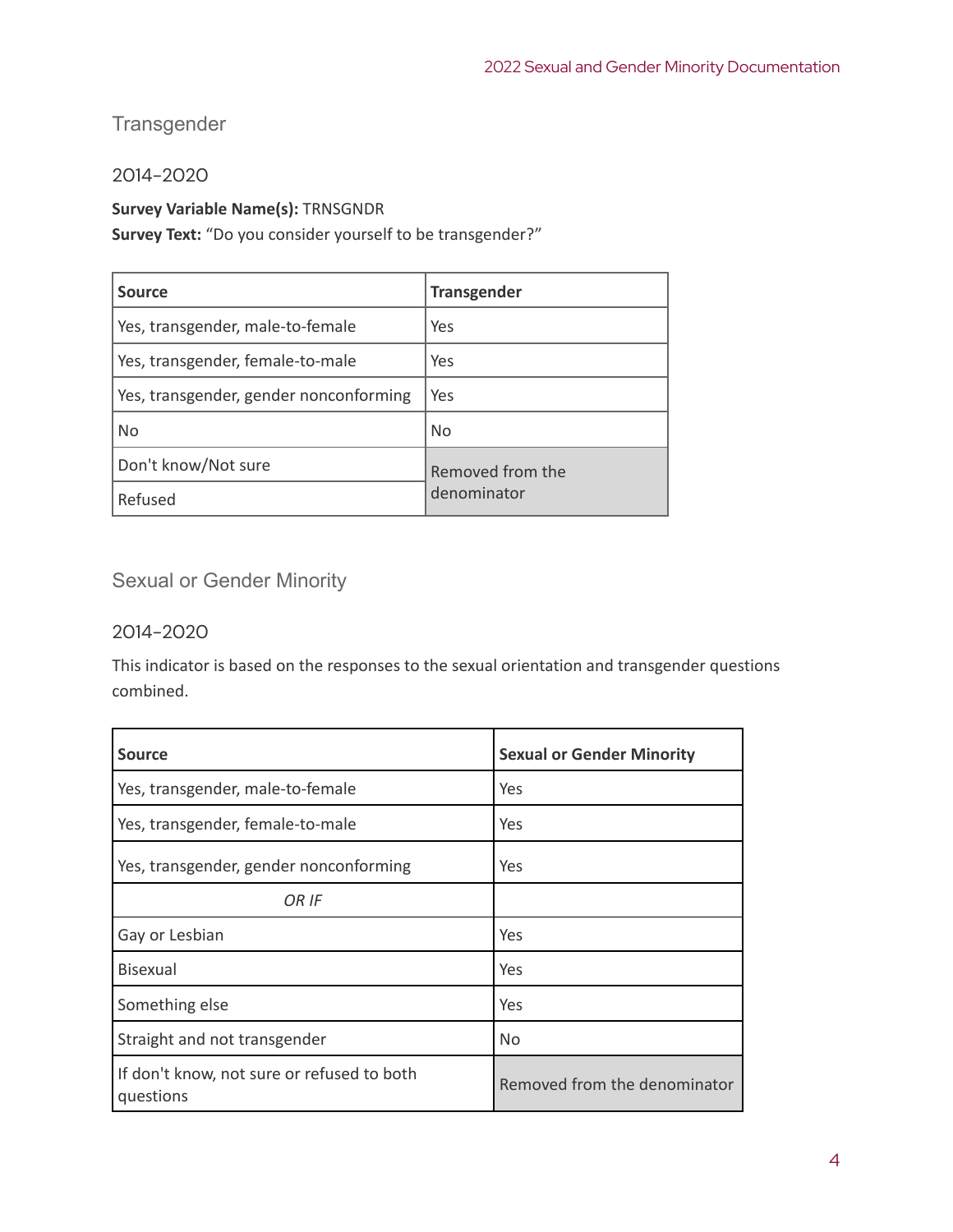## <span id="page-5-0"></span>Pregnancy Risk Assessment Monitoring System (PRAMS)

<span id="page-5-1"></span>No sexual or gender minority data collected.

## Youth Risk Behavior Survey (YRBS)

## <span id="page-5-2"></span>Methodology

<span id="page-5-3"></span>Sexual Orientation

<span id="page-5-4"></span>2011-2019 High School and 2017-2019 Middle School

#### **Survey Variable Name(s):**

- High School: Q130 (2011), Q106 (2013),Q8 (2015), Q67 (2017), Q66 (2019)
- Middle School: Q75 (2017), Q51 (2019)

**Survey Text:** "Which of the following best describes you?"

|                         | <b>Sexual Orientation</b> | <b>Sexual Orientation by Sex</b>   |                   |
|-------------------------|---------------------------|------------------------------------|-------------------|
| <b>Source</b>           |                           | <b>If Male</b>                     | <b>If Female</b>  |
| Heterosexual (straight) | Straight                  | Straight                           | Straight          |
| Gay or lesbian          | Gay or lesbian            |                                    | Lesbian, bisexual |
| <b>Bisexual</b>         | <b>Bisexual</b>           | Gay, bisexual or<br>something else | or something      |
| Not sure                | Not sure                  |                                    | else              |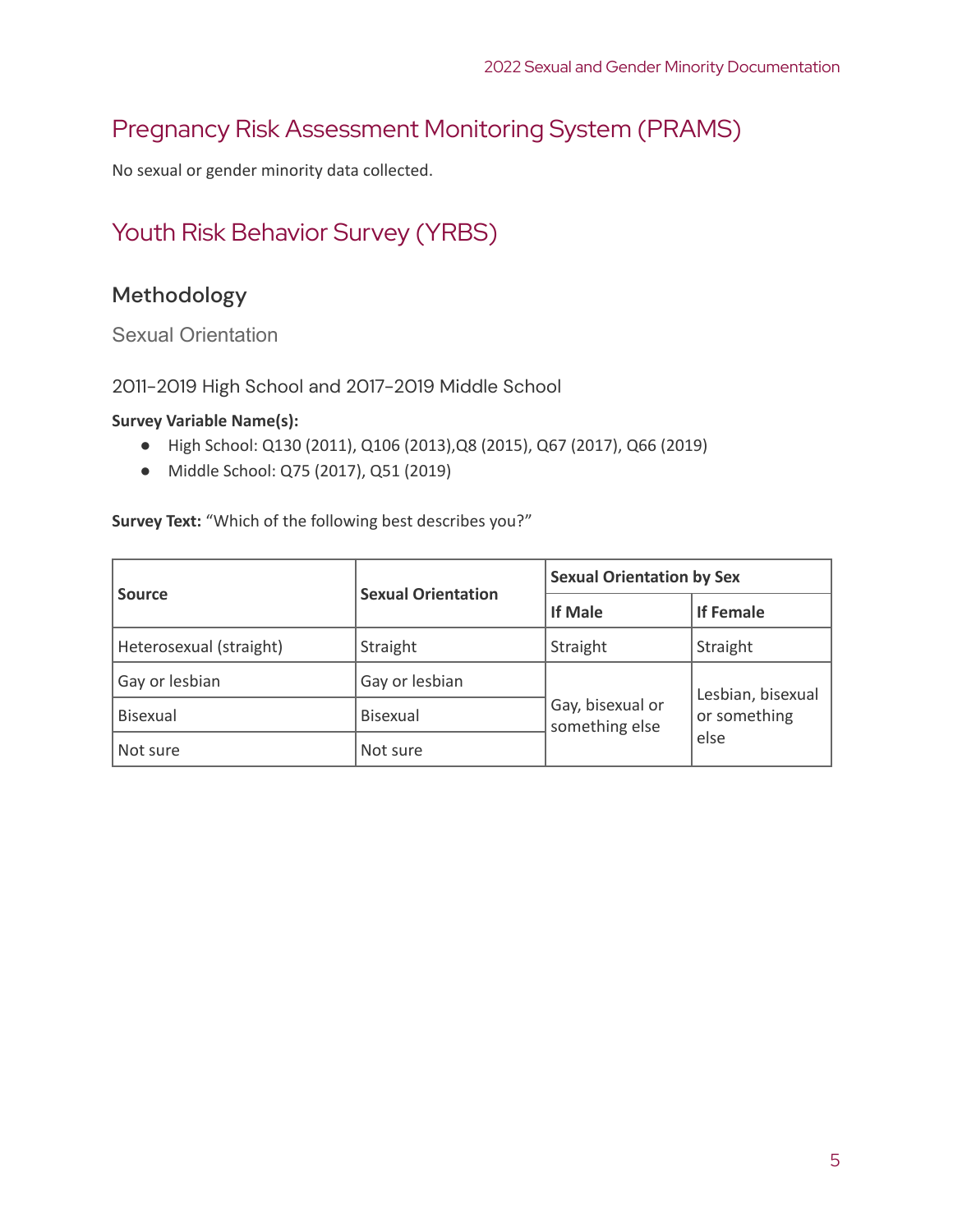<span id="page-6-0"></span>**Transgender** 

<span id="page-6-1"></span>2017-2019 High School

## **Survey Variable Name(s):**

- High School: Q99 (2017), Q91 (2019)
- Middle School: Q52 (2019)

**Survey Text: "**Some people describe themselves as transgender when their sex at birth does not match the way they think or feel about their gender. Are you transgender?"

*(This question was included in the 2019 middle school survey and will be added to HHDW with 2021 data once 2 years of data have been collected.)*

| <b>Source</b>                              | <b>Transgender</b>           |
|--------------------------------------------|------------------------------|
| No, I am not transgender                   | N <sub>o</sub>               |
| Yes, I am transgender                      | Yes                          |
| I am not sure if I am transgender          | Not sure                     |
| I do not know what this question is asking | Removed from the denominator |

<span id="page-6-2"></span>Sexual or Gender Minority

## <span id="page-6-3"></span>2017-2019 High School

This indicator is based on the responses to the sexual orientation and transgender questions combined.

| <b>Source</b>                     | <b>Sexual or Gender Minority</b> |
|-----------------------------------|----------------------------------|
| Yes, I am transgender             | Yes                              |
| I am not sure if I am transgender | Yes                              |
| OR IF                             |                                  |
| Gay or lesbian                    | Yes                              |
| <b>Bisexual</b>                   | Yes                              |
| Not sure                          | Yes                              |
| Straight and not transgender      | <b>No</b>                        |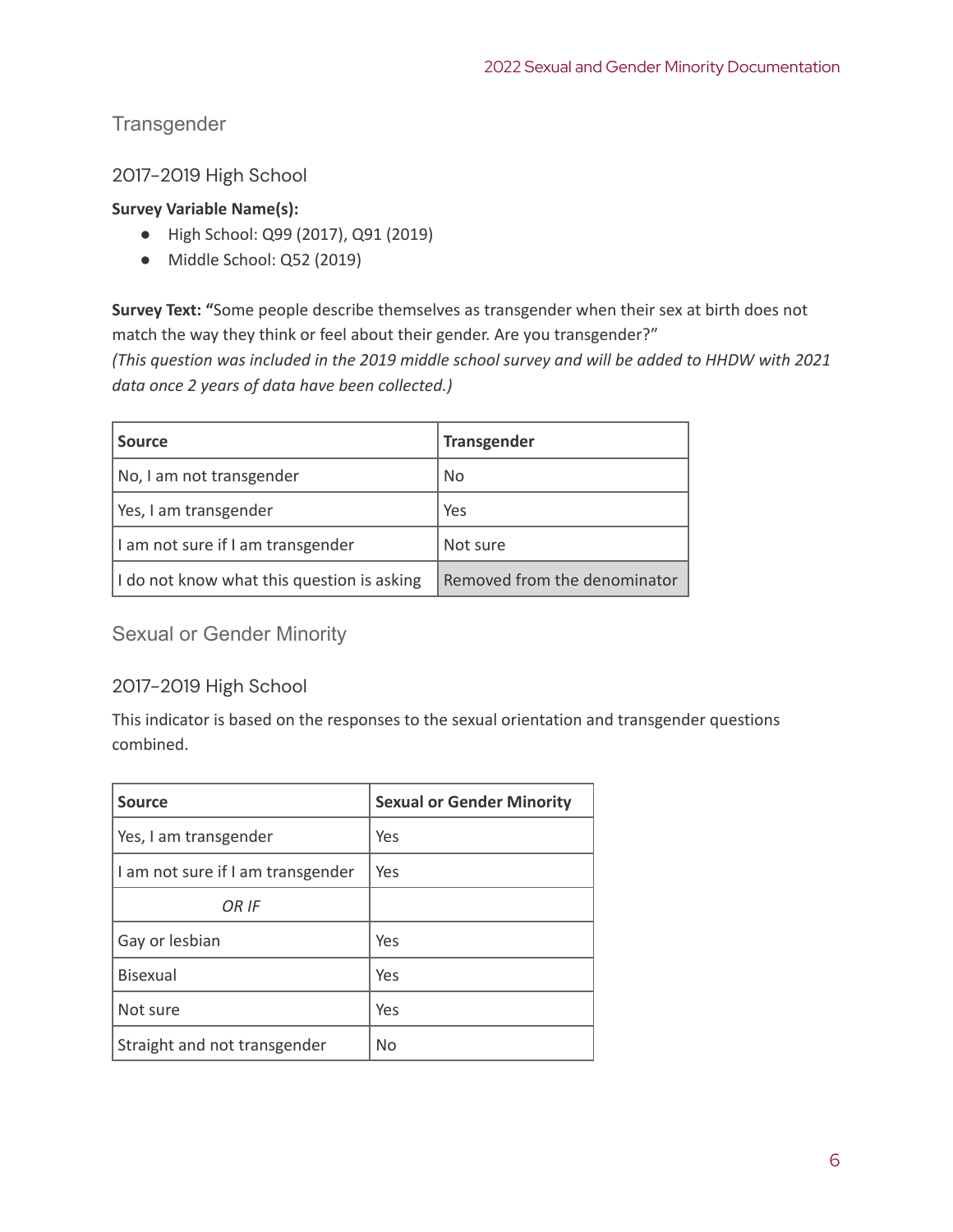# <span id="page-7-0"></span>Youth Tobacco Survey (YTS)

## <span id="page-7-1"></span>Methodology

<span id="page-7-2"></span>Sexual Orientation

## <span id="page-7-3"></span>2017-2019

#### **Survey Variable Name(s):** HIR4

**Survey Text:** "Which of the following best describes you?"

|                         | <b>Sexual Orientation</b> | <b>Sexual Orientation by Sex</b>   |                                        |
|-------------------------|---------------------------|------------------------------------|----------------------------------------|
| <b>Source</b>           |                           | If Male                            | <b>If Female</b>                       |
| Heterosexual (straight) | Straight                  | Straight                           | Straight                               |
| Gay or lesbian          | Gay or lesbian            |                                    |                                        |
| Bisexual                | Bisexual                  | Gay, bisexual or<br>something else | Lesbian, bisexual<br>or something else |
| Not sure                | Not sure                  |                                    |                                        |

<span id="page-7-4"></span>**Transgender** 

## <span id="page-7-5"></span>2017-2019

#### **Survey Variable Name(s):** HIR5

**Survey Text: "**Some people describe themselves as transgender when their sex at birth does not match the way they think or feel about their gender. Are you transgender?"

| <b>Source</b>                              | <b>Transgender</b>           |
|--------------------------------------------|------------------------------|
| No, I am not transgender                   | <b>No</b>                    |
| Yes, I am transgender                      | Yes                          |
| I am not sure if I am transgender          | Not sure                     |
| I do not know what this question is asking | Removed from the denominator |